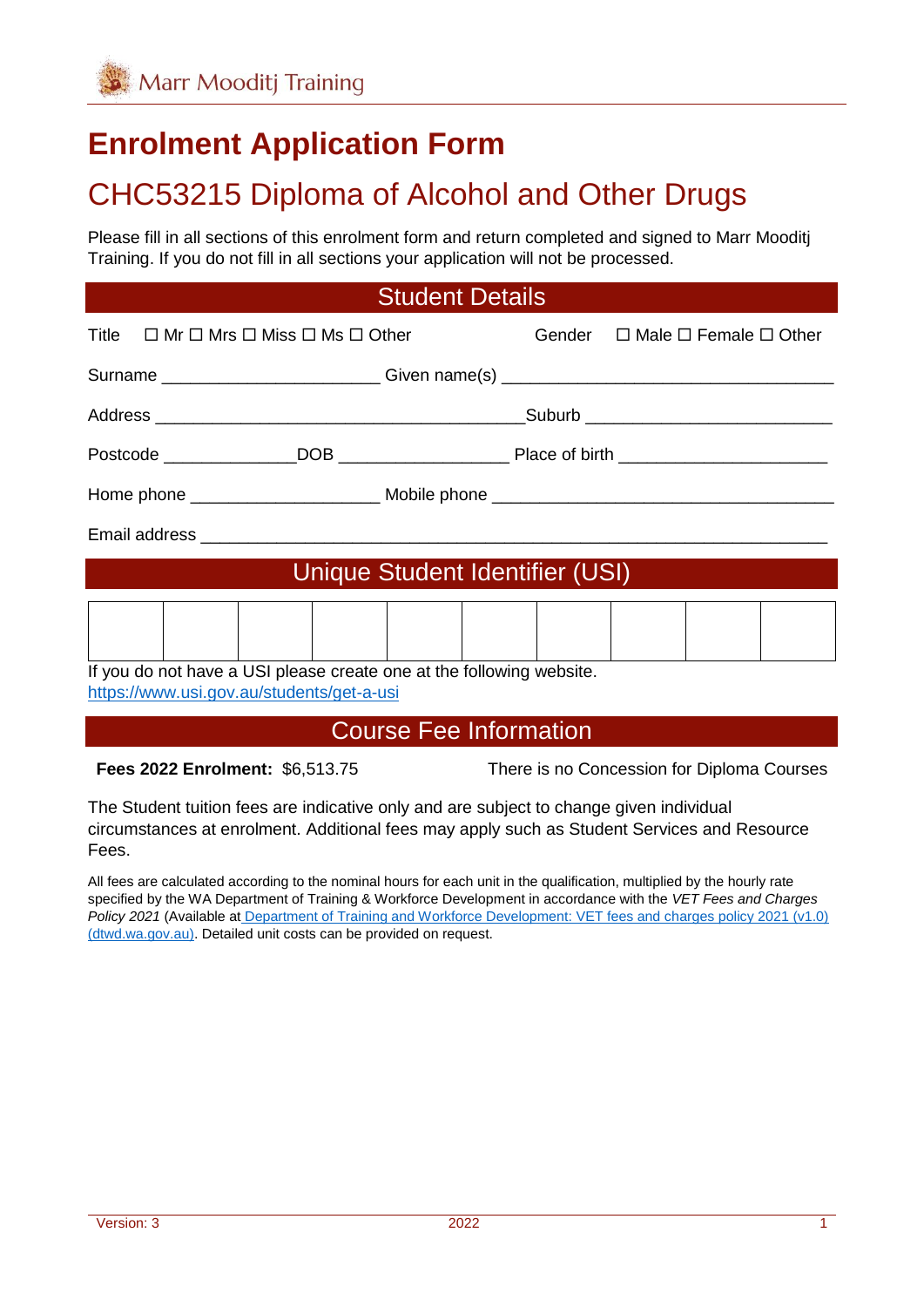#### Enrolment Specifications

Below are the specified details for enrolment at Marr Mooditj Training.

Agree to pay the Fees and Charges

To be a subsidised student you must be Aboriginal and/or Torres Strait Islander descent and older than 18 years

To be a student of Marr Mooditj Training you agree to our code of conduct

To be eligible for concession rate you must provide evidence such as Health Care card

Must be a resident of Western Australia

I will need to provide a certified copy of my Police Clearance or a Criminal History Check and Working with Children Check to attend any placements

I will need to provide a copy of my Covid-19 double Vaccination certificate

**For Country Students:** To access travel and accommodation you must be an ABSTUDY approved student. You must provide the ABSTUDY statement to Marr Mooditj Training before any travel and accommodation can be arranged.

Are you currently receiving ABSTUDY? Yes  $\Box$  No  $\Box$ 

#### Language, Literacy and Numeracy

Please tick the boxes that apply for your level of English language, literacy and numeracy (LLN). We need this information to identify whether you need LLN support.

|                                | <b>Very Well</b> | Well | Not very well | Not at all |
|--------------------------------|------------------|------|---------------|------------|
| I can speak/understand English |                  |      |               |            |
| I can read English             |                  |      |               |            |
| I can write in English         |                  |      |               |            |
| I can do maths                 |                  |      |               |            |

#### Support Needs

Do you have any disability, impairment or health condition that might  $\Box$  Yes  $\Box$  No affect your studies or require special support?

If YES, please provide details of the disability/condition(s) and support needed

**Disability/Condition** Support required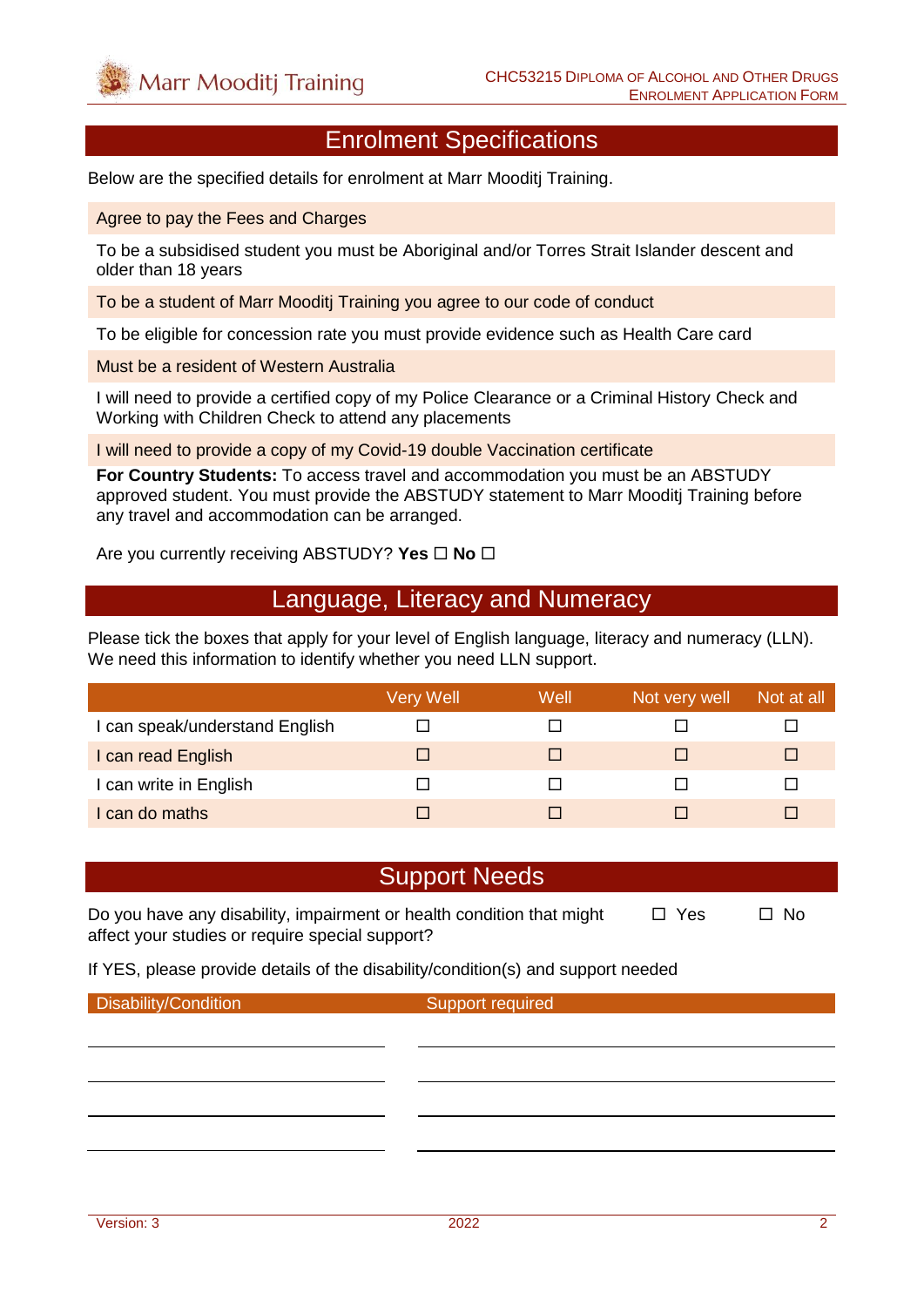#### Educational Background

Please tick the boxes below to show your secondary (school) and post-secondary (university/vocational) education.

| Secondary (tick highest attended) |   | Post-Secondary (tick all that apply) |   |
|-----------------------------------|---|--------------------------------------|---|
| Year 12 or equivalent             | □ | Doctorate                            |   |
| Year 11 or equivalent             | □ | Master's Degree                      | □ |
| Year 10 or equivalent             | □ | <b>Bachelor's Degree</b>             | г |
| Year 9 or equivalent              | □ | <b>Advanced Diploma</b>              | П |
| Year 8 or equivalent              | □ | Diploma or Associate Diploma         | П |
| Never attended school             | □ | <b>Certificate IV</b>                | П |
|                                   |   | Certificate III or Trade             | П |
| Year completed (eg 1961)          |   | <b>Certificate II</b>                | П |

\*Please attach all Post-Secondary certificates if ticked\*

#### Employment Status

Please tick the box that best describes your current employment status

| Full time                                |  |
|------------------------------------------|--|
| Part time                                |  |
| Employer                                 |  |
| Unemployed, seeking full time employment |  |
| Unemployed seeking part time employment  |  |

If employed please provide your employer's contact details:

| <b>Employer Name</b>                                                                                                                     |     |              |
|------------------------------------------------------------------------------------------------------------------------------------------|-----|--------------|
| <b>Address</b>                                                                                                                           |     |              |
| Suburb                                                                                                                                   |     | Postcode     |
| Position held                                                                                                                            |     |              |
| Employer phone                                                                                                                           |     |              |
| Employers email<br><u> 1980 - Jan Barbarat, politik eta politik eta politik eta politik eta politik eta politik eta politik eta poli</u> |     |              |
| Please send an invoice to my employer                                                                                                    | Yes | No<br>$\Box$ |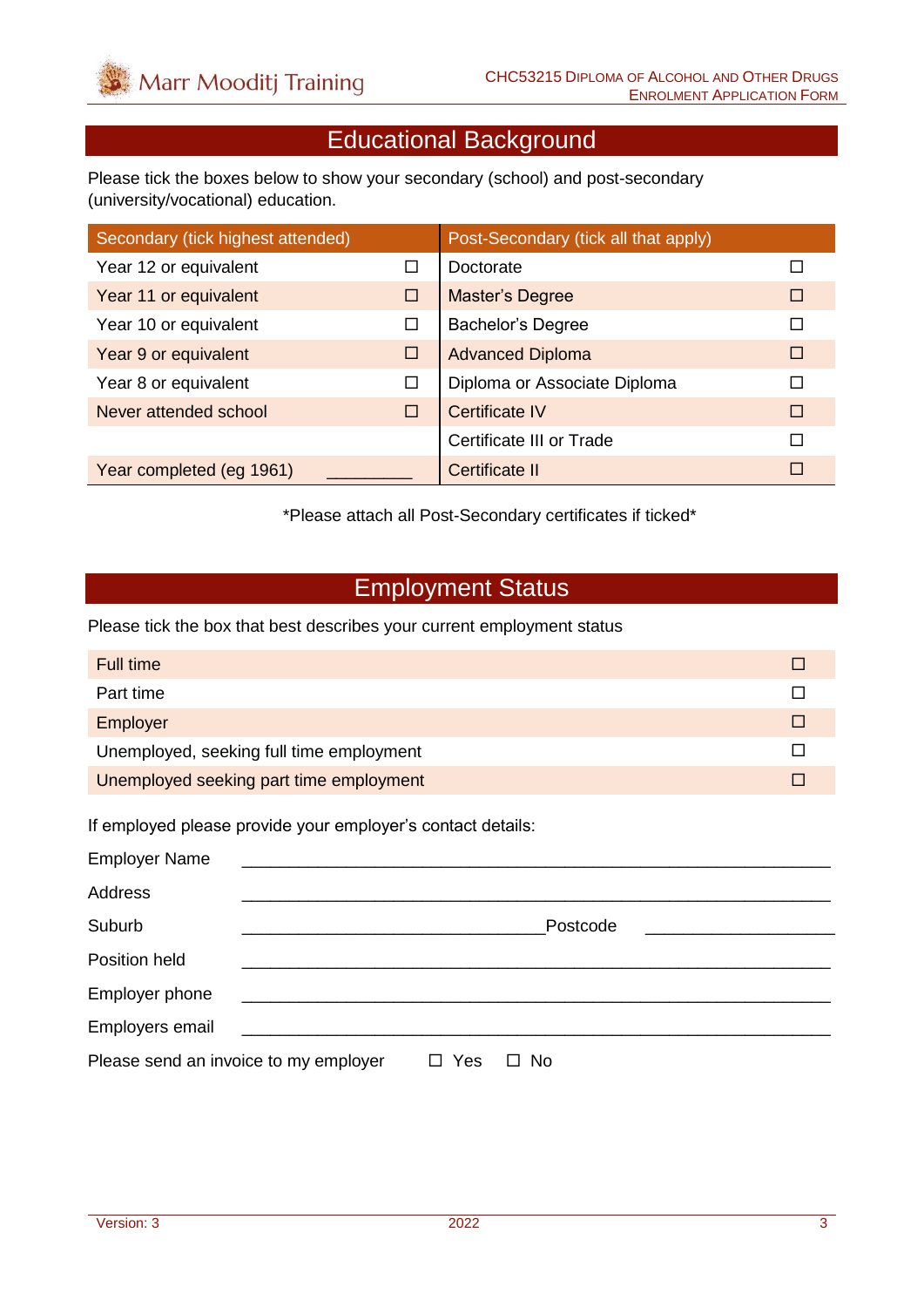#### What Are Your Reasons for Doing this Course

Please tick your reasons for doing this course in the boxes below (tick all that apply)

| To get a job                  | It is part of my job requirements      |  |
|-------------------------------|----------------------------------------|--|
| To develop my own business    | I want extra skills                    |  |
| To try for a different career | For personal interest/Self development |  |
| To get a promotion            | Other reasons (write reasons below)    |  |

#### Previous Enrolments

Is this the first time you have enrolled in a course at Marr Mooditi?  $\Box$  Yes  $\Box$  No

If NO, did you complete the course?  $\Box$  Yes  $\Box$  No

Please list the courses in which you have previously enrolled, and approximate date(s)

#### Course **Date** Date of the Course of the Course of the Course of the Course of the Date Date

#### Privacy Notice & Declaration

Under the *Data Provision Requirements 2012*, **Marr Mooditj Training** is required to collect personal information about you and to disclose that personal information to the National Centre for Vocational Education Research Ltd (NCVER).

Your personal information (including the personal information contained on this enrolment form), may be used or disclosed by **Marr Mooditj Training** for statistical, administrative, regulatory and research purposes. **Marr Mooditj Training** may disclose your personal information for these purposes to:

- Commonwealth and State or Territory government departments and authorised agencies; and
- NCVER.

Personal information that has been disclosed to NCVER may be used or disclosed by NCVER for the following purposes:

- populating authenticated VET transcripts;
- facilitating statistics and research relating to education, including surveys and data linkage;
- pre-populating RTO student enrolment forms:
- understanding how the VET market operates, for policy, workforce planning and consumer information; and
- administering VET, including program administration, regulation, monitoring and evaluation

You may receive a student survey which may be administered by a government department or NCVER employee, agent or third party contractor or other authorised agencies. Please note you may opt out of the survey at the time of being contacted.

NCVER will collect, hold, use and disclose your personal information in accordance with the *Privacy Act 1988* (Cth), the National VET Data Policy and all NCVER policies and protocols (including those published on NCVER's website at [www.ncver.edu.au\)](http://www.ncver.edu.au/).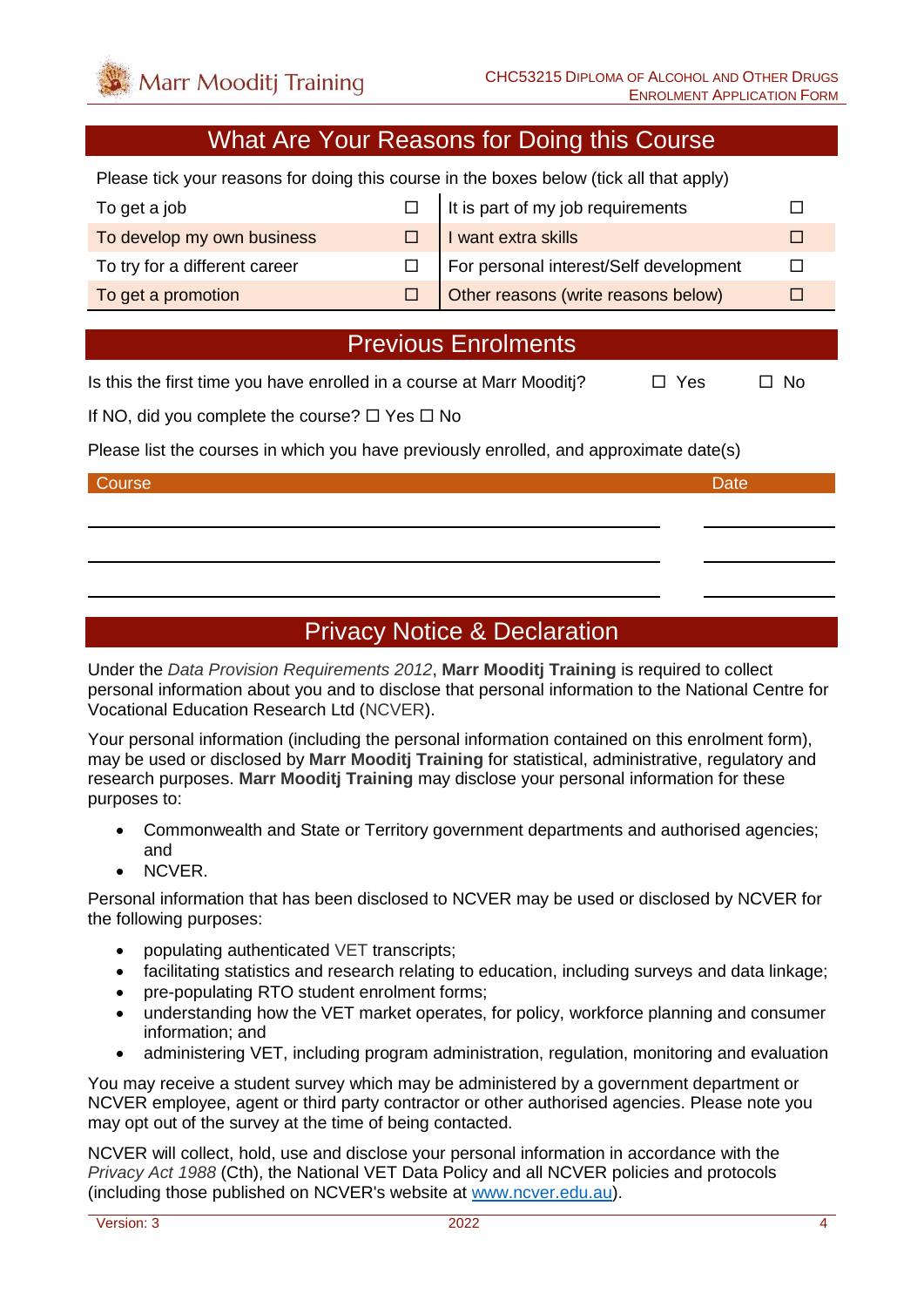#### How Did You Hear About Us?

 $\Box$  Newsletter  $\Box$  Radio  $\Box$  Word of Mouth  $\Box$  Family/Friend  $\Box$  Facebook  $\Box$  Website  $\Box$  Job Network  $\Box$ Other \_\_\_\_\_\_\_\_\_\_\_\_\_\_\_\_\_\_\_\_\_\_\_

#### **Declaration**

**I certify that the information provided in this application are true and correct.**

**STUDENT SIGNATURE** \_\_\_\_\_\_\_\_\_\_\_\_\_\_\_\_\_\_\_\_\_\_\_\_\_\_\_\_\_\_\_\_**DATE**\_\_\_\_\_\_\_\_\_\_\_\_\_\_\_\_\_\_\_\_\_

### Submit Your Application to:

MARR MOODITJ TRAINING INC

PO BOX 1030, BENTLEY DELIVERY CENTRE, WA 6983

Phone: (08) 9351 9344 Fax: (08) 9350 6830

Email: [reception1@marrmooditj.com.au](mailto:reception1@marrmooditj.com.au)

#### Application Process

- 1. A letter of acknowledgement will be sent by mail to you within 2 working days of receipt of your application. If you have not received an acknowledgement please telephone Marr Mooditj Training.
- 2. Marr Mooditj Training will process your application within 5 working days, and upon successful application, will send you a confirmation of your enrolment.
- 3. Applicants may be encouraged to complete Language, Literacy and Numeracy training prior to enrolment in the course of their choice.